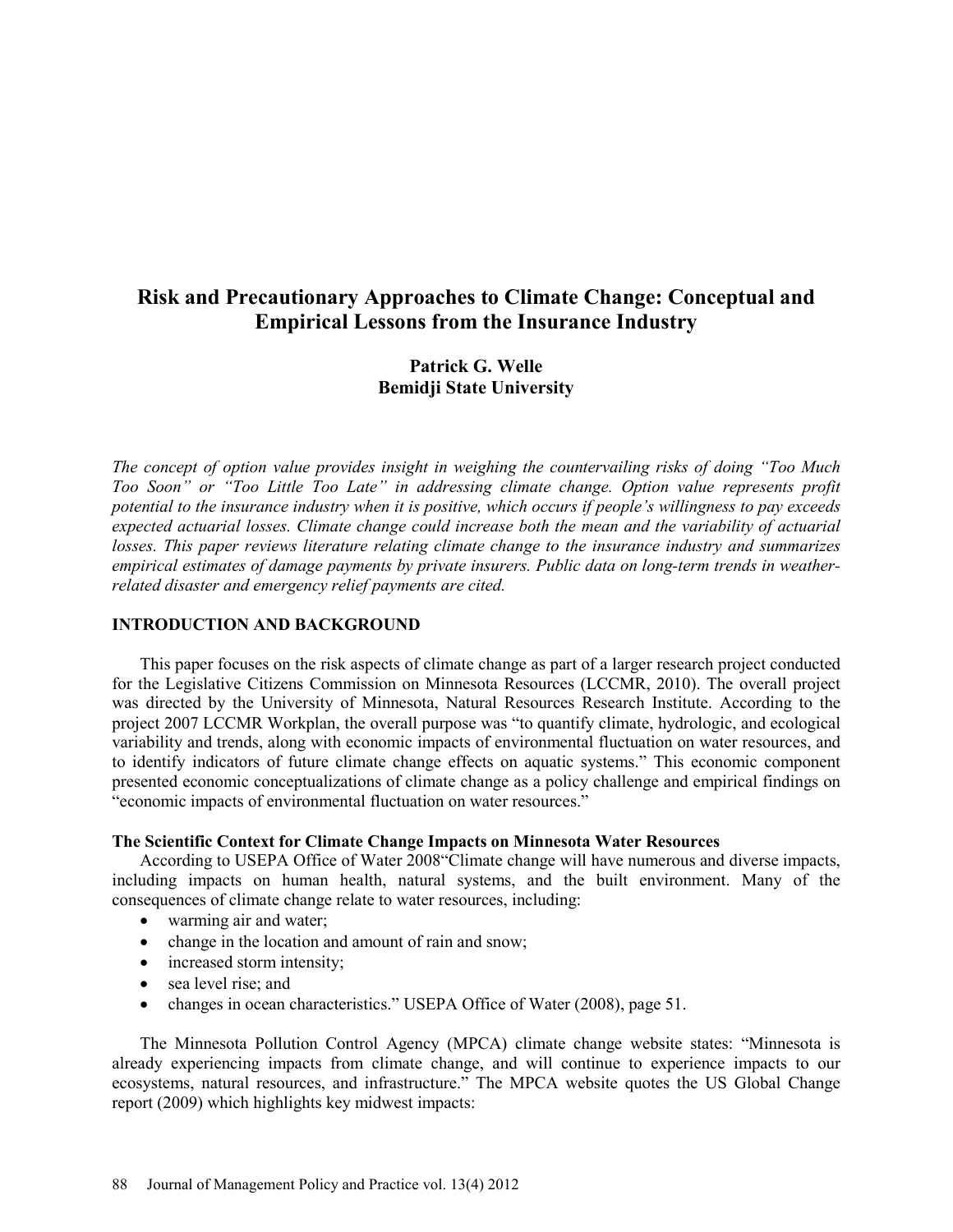- During the summer, public health and quality of life, especially in cities, will be negatively affected by increasing heat waves, reduced air quality, and increasing insect and waterborne diseases. In the winter, warming will have mixed impacts.
- The likely increase in precipitation in winter and spring, more heavy downpours, and greater evaporation in summer would lead to more periods of both floods and water deficits.
- While the longer growing season provides the potential for increased crop yields, increases in heat waves, floods, droughts, insects, and weeds will present increasing challenges to managing crops, livestock, and forests.
- Native species are very likely to face increasing threats from rapidly changing climate conditions, pests, diseases, and invasive species moving in from warmer regions.

## **Specific Findings on Climate Change Impacts on Minnesota's Water Resources**

Major trends in Minnesota's climate have important implications for water resources (Skaggs and Blumenthal, 2009). Those highlighted below are most relevant for this paper given their potential socioeconomic significance due to impacts on water resources.

- 1. Changing character and quality of precipitation: there is an increasing proportion of annual precipitation coming in summer thunderstorms and these have more spatial variability than other precipitation events,
- 2. Warmer winter minimum temperatures,
- 3. Higher summer heat indices due to higher humidity and higher ambient air temperature,
- 4. Increase in the number of freeze/thaw days

Dedaser-Celik & Stefan (2009) analyzed trends in streamflow in Minnesota since 1946 using gauges from five different river basins across the state. The trends observed matched many predicted by other climate change literature such as increased high flow due to increased runoff. While extreme flood events have not increased, flows over a wide range of recurrence intervals have either increased over time or remained the same. These researchers did determine that rivers located in areas with higher rates of precipitation showed increases in streamflow.

Findings from the component of the project on streamflow indicate that the Minnesota River Basin and the Red River of the North have larger increases in streamflow than the other three basins in the state. Even though extreme precipitation events are likely to be randomly located across the state, it would be a wise investment to protect against such disasters in the most vulnerable locations. This would be a sound application of the Precautionary Principle and risk aversion discussed further below.

The overall project also investigated potential impacts of climate change on water quality. This paper focuses on the risks of changes in water quantity, not quality because the scope relates to insurance concepts. While changes in water quality also increase risks, these risks are of more public in nature than the risks related to infrastructure damage and other losses captured by the insurance industry or emergency management activities.

## **CONCEPTUAL FRAMEWORK FOR INFERRING ECONOMIC IMPACTS**

Potential economic impacts of climate change must be understood within the conceptual framework about what people value. Environmental economics identifies two major conceptual components of value: use values and passive-use value. The theory and practice has developed toward the conventional wisdom that only recognizing use values in evaluating environmental effects would lead to substantial underestimation of value to the public.

In terms of water resources, some of the major use values revealed in market transactions are: recreational fishing, commercial fishing, commercial transportation on waterways, agricultural irrigation, infrastructure damages from flooding (drinking water, wastewater, and stormwater facilities, roads, bridges, culverts, and other structures), flood damages to crops, forests and other lands with commercial yields, hydroelectric power generation, water-borne diseases, and insurance costs.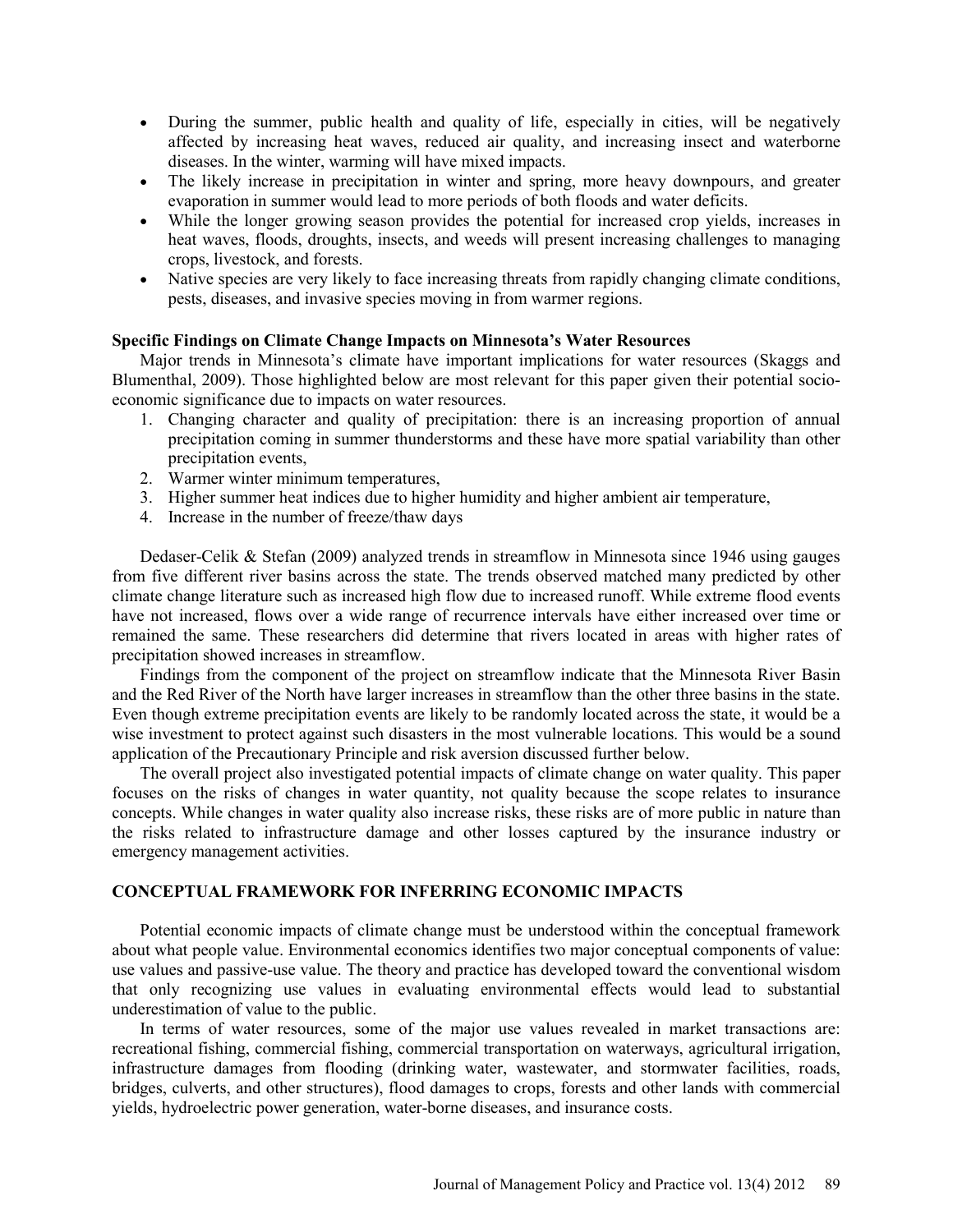Some of the major non-market values that could be impacted are: water quality, fish habitat, preservation of "natural" distribution of cold-water species such as lake trout and cisco, preservation of native aquatic plants, and preservation of "natural" levels of surface waters.

#### **Option Value as a Conceptual Framework for Understanding Damages Due To Climate Change**

In the extensive literature on option value, the concept is consistently defined as the difference between option price and expected consumer surplus, where option price is the maximum willingness-topay to maintain the option of future consumption. The concept is used to explain why people willingly purchase insurance and pay a premium that exceeds the expected loss. Hence option value is referred to as a risk-aversion premium. The conceptual framework for the application of option value to protecting against climate change impacts is adapted from the model in Freeman (1985).

Equivalent surplus, ES, is defined as the willingness-to-pay to avoid certain damages to water resources from climate change. But given climate change poses a risk of impacts greater than zero but less than 100% certain, efforts to reduce the impacts of climate change must be seen as lowering these probabilities. Similarly climate change can be conceptualized as increasing risks by increasing the dispersion of likely future states of the world. Even if the expected values for qualities and quantities of Minnesota water resources are assumed to remain unchanged, the widening of the extreme outcomes increases the riskiness of the world in the future. Given society is made up of individuals who typically are risk averse, increased risk due to climate change causes a loss in well-being.

The theoretical discussion of option value in the economics literature associates risk-averse preferences with characteristics of the typical individual's utility function. Specifically the utility function is assumed to be concave downward, i.e. exhibiting diminishing marginal utility of income. Departures from these and other theoretical assumptions lead to different conclusions about the sign and importance of option value. Boardman, et al. (2006) provides an informative overview of this debate.

Indeed the debate in the theoretical literature on option value has also played out in the economic analysis of climate change. The Stern Review (2006) provides seminal analysis of potential global economic impacts of climate change. It has been a catalyst for further scholarship on this topic. Stern relies heavily on option value as a component of the economic value of reducing the threat from climate change. Others have concurred with this conclusion while still others vehemently disagree. A key point of disagreement with the conclusion that option value should be counted as a positive benefit of reducing the threat of climate change is the view that individuals are also averse to the risk of losing income by spending on climate change mitigation that may turn out to be unnecessary.

But this argument misses the point that the trade-off in risks uses income as the unit of account. Money is the common denominator for balancing the risks of "doing too much too soon, or too little too late." The income equivalent to reduce environmental risk is already in the form of this monetary expenditure. The count money again as a risk of unneeded expenditure would be double counting. The WTP of risk-averse individuals exceeds expected loss because they see the risk of environmental damage as warranting the risk of spending money, even if unnecessarily.

The reasoning some authors use to conclude that climate change mitigation will not generate economic benefits in the form of option value would also be flawed when applied to the insurance industry. This reasoning would wrongly imply that individuals would quit buying homeowners insurance. In reflecting back on a year where no insurance claims needed to be filed, would a risk-averse individual attach greater risk to spending on insurance unnecessarily because no damages occurred? The repeated expenditure for insurance demonstrates that individuals benefit from the sense of security from a loss (even if it has low-probability), and weigh avoidance of that loss more heavily than the chance that they could have gotten by without purchasing insurance. The insurance industry depends on individuals having preferences in weighing risks that are manifested in WTP being more than the actuarially expected loss. That risk-aversion premium is the source of profits to the insurance industry.

The discussion above applies to a simple case where option value serves to maximize expected utility when risk is introduced to a previously riskless situation (see Freeman, 1985.) A more realistic characterization of the risks imposed by climate change is to add greater extremes to an already risky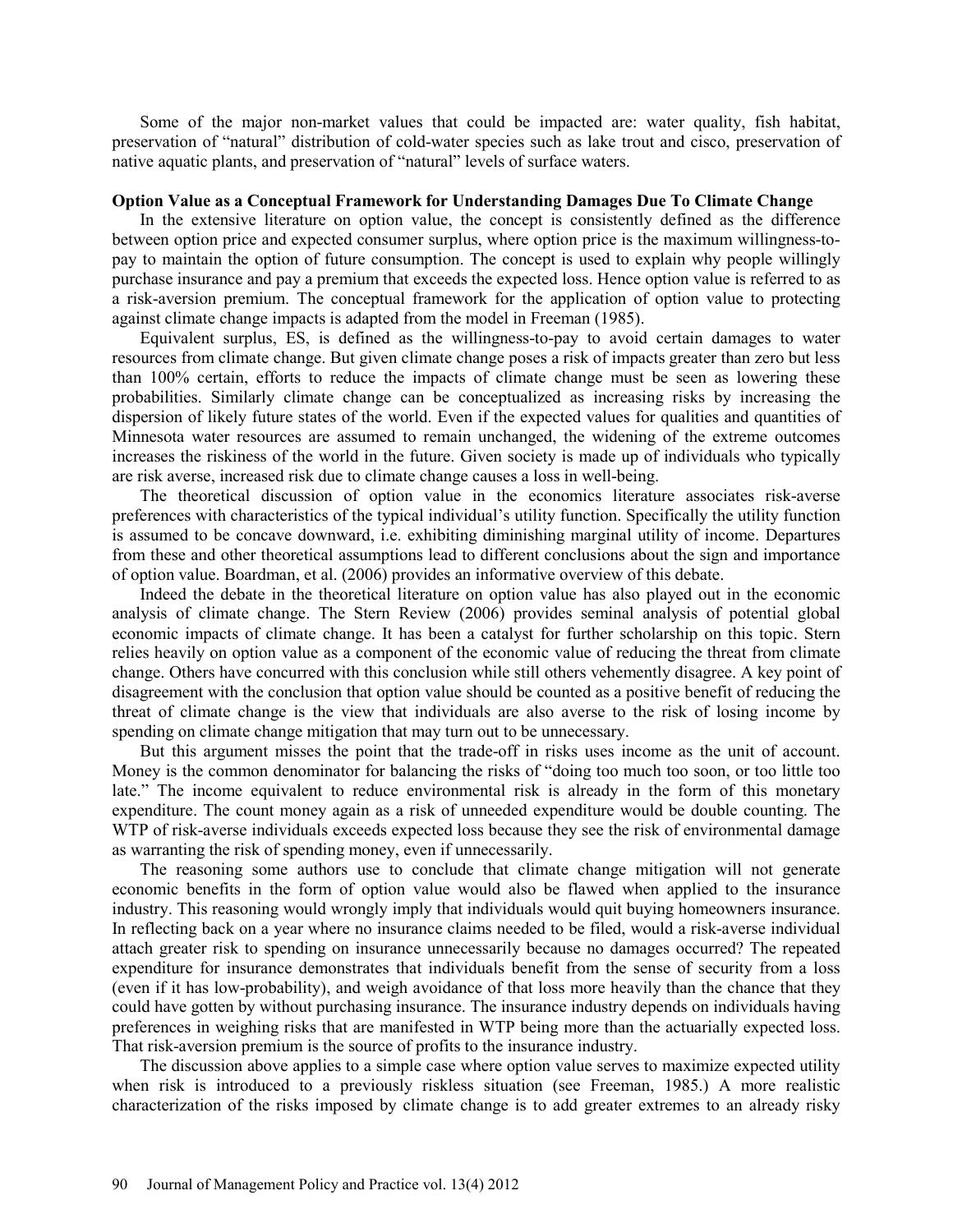world. The simple case portrays climate change as introducing risk to the future quality and quantity of water resources. In reality, the future of Minnesota's water resources is already risky, without the added threat of climate change. So the more complex scenario would model climate change as widening the dispersion of likely future states of the world.

The literature on impacts notes that some environmental changes could be negative and some positive. If the negative changes outweigh the positive, there will be a socio-economic loss due to climate change, both due to lower expected income and lower expected utility due to aversion to greater risk. But the case of widening the distribution also shows loss from climate change even if the positive effects are equal to the negative effects in both magnitude and probability, so that expected income is unchanged. In this scenario loss from climate change is not due to a decline in expected values, but rather due to the preference to reduce the risk inherent in more dispersed outcomes. In other words the risk increase due to climate change can be modeled such that the expected value of the resource remains unchanged but the dispersion is more extreme. Here a risk-neutral individual would sense no loss from this greater dispersion because the expected loss is unchanged, so would have no option value. But using Freeman's framework where most people are risk averse, they would attach substantial option value to insure against the wider dispersion between the best-case and worst-case scenarios.

Option value applies more widely to climate change impacts than just to water resources. In fact it addresses a fundamental aspect of the potential economic loss from climate change. Statisticians characterize distributions with measures of Central Tendency and Dispersion. Much of the concern about climate change impacts has focused on increases in measures of Central Tendency such as higher average temperatures or higher mean precipitation. But from a socio-economic perspective the potential damages linked to increasing dispersion, such as more extreme temperatures or precipitation patterns may be just as damaging to social and economic well-being. Given the probability of greater extremes, the concept of option value is crucial to understanding the economic impacts of climate change.

#### **Review of the Literature Applying Option Value to Climate Change**

A paper on the economic impacts of climate change by Heal and Kristrom (2002) is particularly thorough on the concept of option value and the Precautionary Principle. They extend the discussion of balancing risks in the previous section by including the aspect of irreversibility and endogenous learning. Heal and Kristrom state: "the preconditions necessary for the existence of an option value seem to be satisfied in the context of climate change. We expect to learn about the costs of climate change and about the costs of avoiding it over the next decades. And we expect that some of the decisions that we could take will have consequences that are irreversible. These are the hallmarks of decisions that give rise to option values associated with conservation. …But although these conditions are necessary for the existence of option values they are not sufficient. …there is another possible real option value at work here. If substantial sunk costs must be incurred to begin the process of abating greenhouse gas emission and avoiding or minimizing climate change, if the return to this investment is the avoidance of climate change, and if we learn about the value of this over time, then there is also a real option value associated with postponing investment in greenhouse gas abatement." Page 25

Precaution against an irreversible outcome that would destroy information is regarded in the literature as having quasi-option value. This argument assumes environmental damages are harder to reverse than the policies aimed to insure against them. This is referred to as asymmetric irreversibility. One view is that action should be taken to prevent potential impacts because by the time impacts are better known it may be too late. There is an opportunity for exogenous learning in waiting to see how bad damages become, but impacts may be irreversible by then. On the other hand, there could be endogenous learning enabled by taking action in that greenhouse gas abatement will teach us costs and these can be reversed later if we learn abatement is unnecessary. In fact, the EPA classifies pollution-control technologies distinguishing between the best that might be achievable through time versus those already in place. This classification invites an interpretation that endogenous learning can occur with these investments. Policies that generate endogenous learning are often comprised of what are commonly called "demonstration projects." Attempts to control pollution, or mitigate effects, are needed for endogenous learning to occur.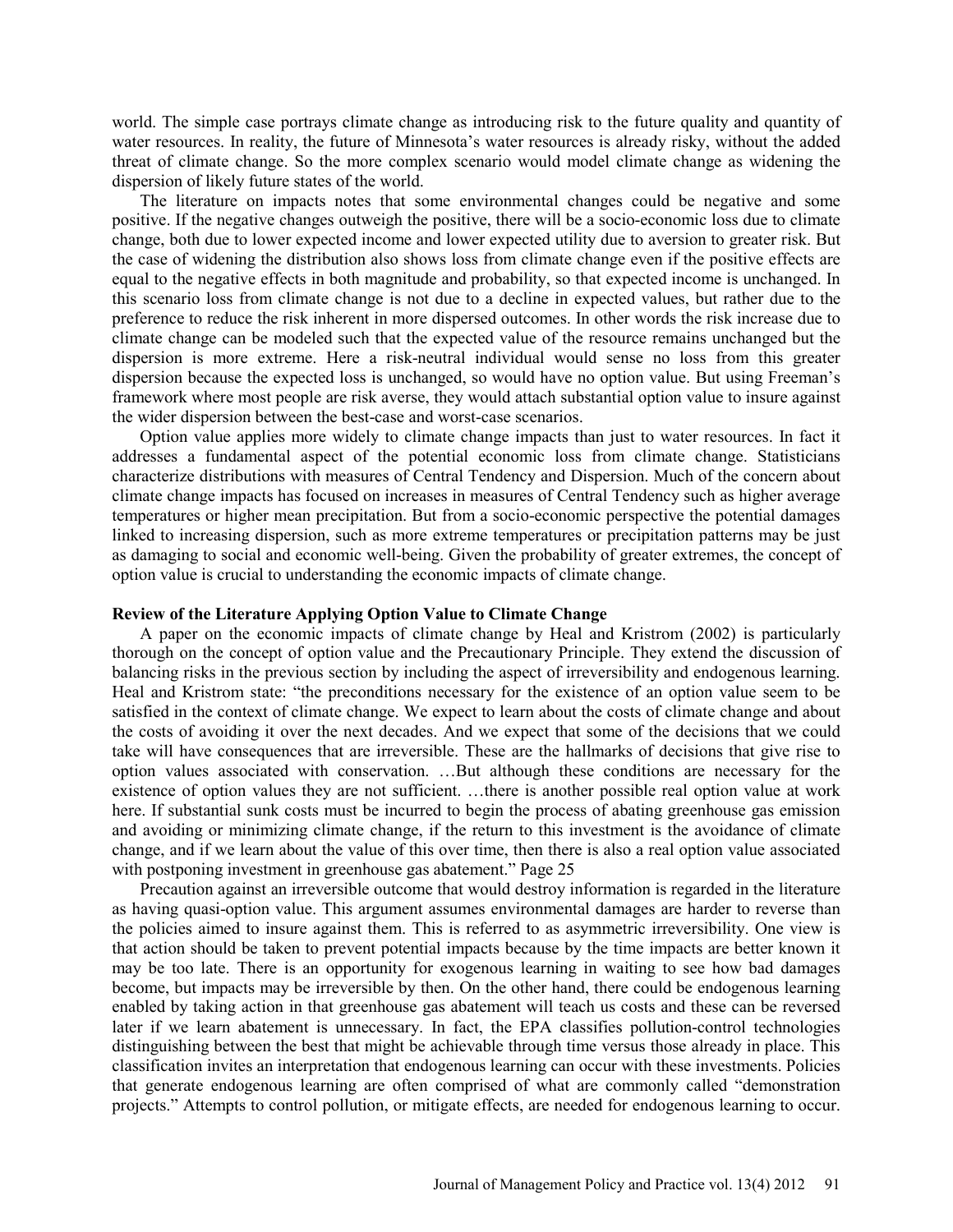But an opposing view in the literature contends that pollution control commitments may also be difficult to reverse. Heal and Kristrom advocate that policies be designed to be flexible enough to be adjusted as new information is forthcoming. They provide a conceptual framework with dollar ranges and probabilities of damages and costs of action. (Heal and Kristrom, 2002 also discuss humans' preferred temperatures and disutility from weather extremes.)

Heal and Kristrom recognize role of the Precautionary Principle in the economics of climate change. A quote from the 1992 Rio Declaration (Article 15) is cited: "where there are threats of serious and irreversible damage, lack of full scientific certainty shall not be used as a reason for postponing costeffective measures to prevent environmental degradation." An opposing view is that precautions should be taken against premature expenditures on pollution control. Waiting to act until more is learned about the damages will also have an information value. This is described as the "learn then act" strategy. Heal and Kristrom note that "if we follow this strategy then the risk that society faces in the future will be greater" and that balancing these countervailing risks depends on the shape of the utility function and the level of "prudence" adopted by society. Page 26

Heal and Kristrom (2002) and Heal (2008) discuss uncertainties that are both ecological and economical. A major challenge to the Stern Review is the economic uncertainties that exist about future optimal discount rates, growth rates and technological advancement. However, it should also be noted that human behaviors and adjustments to information likely provide greater reversibility and are likely to be more flexible than ecosystem constraints. Unraveling ecosystem interconnections and irreversible threshold and cascade effects are potential consequences that need to be considered. In ecosystems, constraints such as the First and Second Laws of Thermodynamics and the Law of Conservation of Matter are immutable laws, in contrast to economic laws about behaviors and incentives.

The debate about whether option value would be positive for reducing the threat of climate change boils down to whether there is an income equivalent that expresses WTP as a risk-aversion premium. The conclusion of this analyst is that purchases of physical capital in the form of pollution control equipment whether it be to reduce greenhouse gases or reduce other causes of potential environmental degradation – can be translated more readily into income equivalents than the consequences of losing natural capital. The same is true for the potential loss of human life.

Reducing the risk to water resources from climate change is one impact that could generate positive option value as a risk-aversion premium to individuals. An individual's willingness to pay an option price to protect water resources which is greater than expected losses is analogous to the individual motives for paying insurance companies premiums that generate profit. But an important distinction is that option value for protecting water resources accumulates to all individuals that are averse to these risks. So benefit accumulates simultaneously to all of these individuals due to policies that reduce these risks. This collective benefit fits the definition of a public good.

The evidence on climate change impacts suggests that irreversible damages could occur. This implies an asymmetry in the countervailing risks of 1) premature action posing the risk of "Doing Too Much Too Soon" and 2) waiting until scientific evidence is better understood leading to the eventual regret of "Doing Too Little Too Late." Good policy formulation can provide flexibility to alter future pollution abatement investments. Human/social decisions should be more reversible than many environmental impacts; damages to ecosystems, loss of native species, loss of human life, etc. These risks are seen by this analyst as being less reversible, greater in magnitude and more difficult to monetize than expenditures on pollution control devices. If risks of irreversibility are asymmetric in this way, the risk-aversion premium weighs toward "Doing Too Much Too Soon."

#### **SURVEY OF THE LITERATURE ON ECONOMIC IMPACTS OF CLIMATE CHANGE**

#### **Insurance Industry Perspectives**

Over a decade ago, Michael Tucker (1997) provided a perspective on climate change action based on the market for insurance. "A convincing economic argument for taking action to prevent or ameliorate climate change has not developed because of both uncertainty about the degree of change and its timing.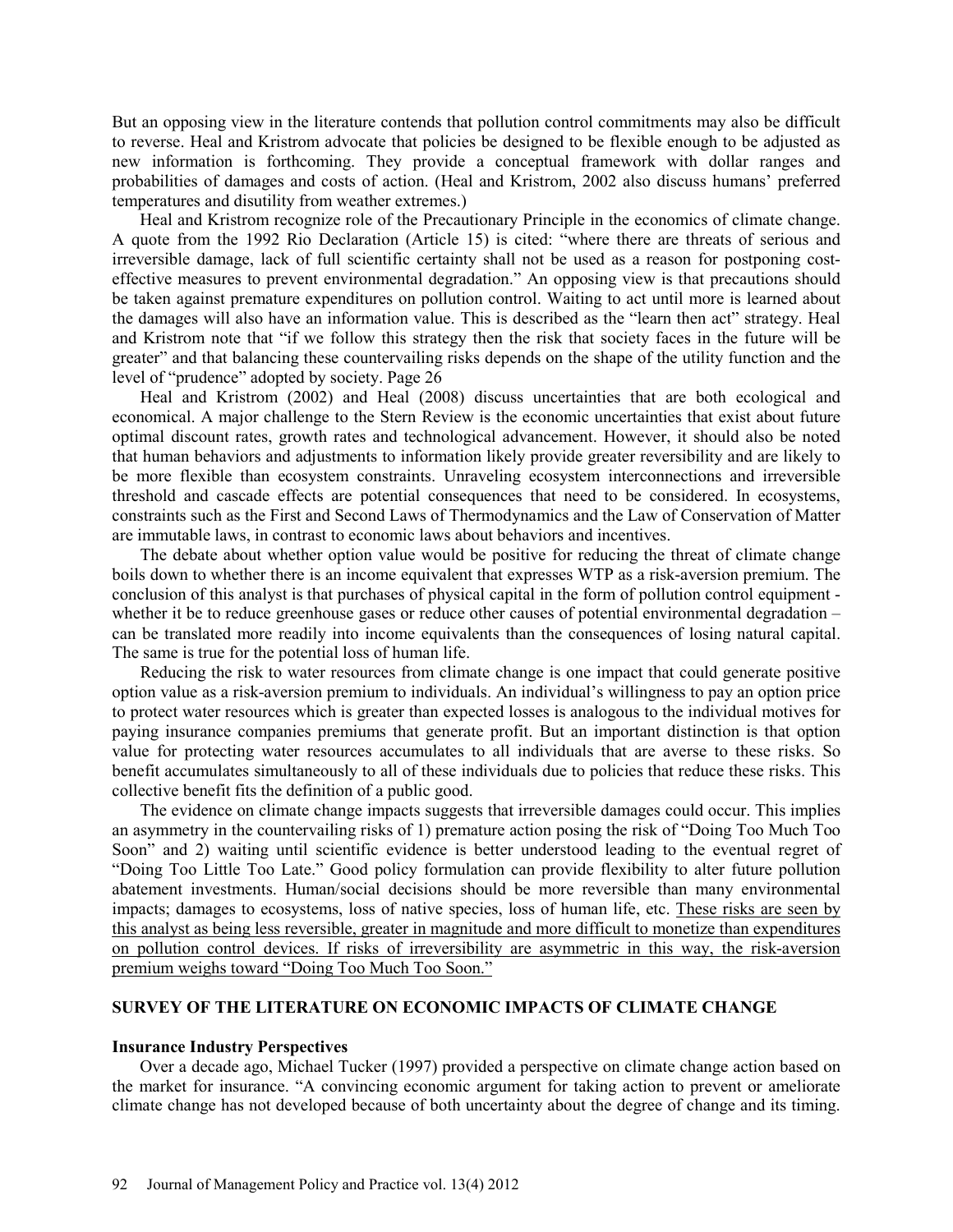Recent costly weather-related catastrophes with consequent negative impacts on the insurance industry has made the insurance industry a potential advocate for slowing what has been identified as a causal factor in climate change: emissions of greenhouse gases. However, rising costs of claims, without a longer-term trend of such catastrophic losses, will make it difficult to present a strong case for taking costly economic action." Tucker developed a technical, industry-specific argument regarding pricing of insurance to strengthen the case for action on climate change. He concluded that "economically justified higher insurance premiums" would result from "increasing levels of climate variability as embedded in the anticipated variability of damage to insured asset." While potential climate change impacts such as sea level rise are often conceptualized as not occurring until far into the future, Tucker's perspective of weather related damages brings the consequences into the present day, even in 1997.

In an article on global change, Berz (1999) speculates that "changing probability distributions of many processes in the atmosphere" will result in "serious consequences for all types of property insurance." "In areas of high insurance density the loss potential of individual catastrophes can reach a level at which the national and international insurance industries will run into serious capacity problems." Three insurance industry experts, Mills, et al. (2001) estimate a 15-fold increase over the period 1970 - 2000 in insured losses from catastrophic weather events (defined as exceeding \$1 billion of damages.)

Following is a statement from the website of the Insurance Information Institute. "Catastrophes appear to be growing more destructive, but insured losses are also rising because of inflation and increasing development in areas subject to natural disasters. In 2005, the year of hurricanes Katrina, Wilma and Rita, catastrophe losses totaled \$64.3 billion. Hurricane Katrina caused losses of \$41.1 billion, the highest on record, about twice as much as Hurricane Andrew would have cost had it occurred in 2005. Seven of the 10 most expensive hurricanes in U.S. history occurred in the 14 months from August 2004 to October 2005. If, as suggested, hurricane-related losses grow by as much 40 percent over the next 20 years, a Katrina-like storm could cause \$60 billion in losses, or significantly more if it struck a densely populated metropolitan area like Miami or New York City."

The evidence from the scientific literature does not lead to consensus about trends in hurricane frequency and severity. But these damage figures are of concern to many in the insurance industry and have broader implications for society as a whole.

In their paper on the economics of climate and insurance, Valerde and Andrews (2006) state: "As a key instrument and enabler of loss mitigation and risk transfer, the U.S. insurance industry lies at the nexus of several crucial dimensions of the climate change problem, especially as it relates to the potential implications of climate change for society and the global economy. Having sustained record-breaking natural catastrophe losses, insurers and reinsurers are openly—and, indeed, justifiably — questioning the potential linkage between anthropogenic climate change and extreme weather, looking at both the likely short-term implications for the industry, as well as potential long-term impacts on financial performance and corporate sustainability." page 1. "A fundamental question that we pose here, then, is whether the risks posed by global climate change are, in some way, structurally different than what has previously come to pass, thereby presenting insurers with new — and, some would argue, unprecedented challenges, requiring a fundamental rethinking of the mindsets and methods that are used to manage these risks. Indeed, it may be the case that traditional underwriting and risk management methods are not adequate for this task." page 3. Despite the highly developed theory and practice of actuarial science, these authors are suggesting that the risks posed by climate change may present new and unprecedented

In an analysis of trends in the Canadian insurance industry, White and Etkin (1997) state: "At the same time that a scientific consensus has arisen that the world will most likely experience a changing climate in the near future, with more frequent extreme events of some weather hazards, the insurance industry, worldwide, has been hit with rapidly escalating costs from weather-related disasters. This conjunction of scientific belief and economic impact has raised the questions as to (1) whether more frequent extreme events have contributed to the rising insurance costs and (2) how will future climate change affect the industry? Based upon historical data, it is difficult to support the hypothesis that the recent run of disasters both world-wide and in Canada are caused by climate change; more likely other

challenges.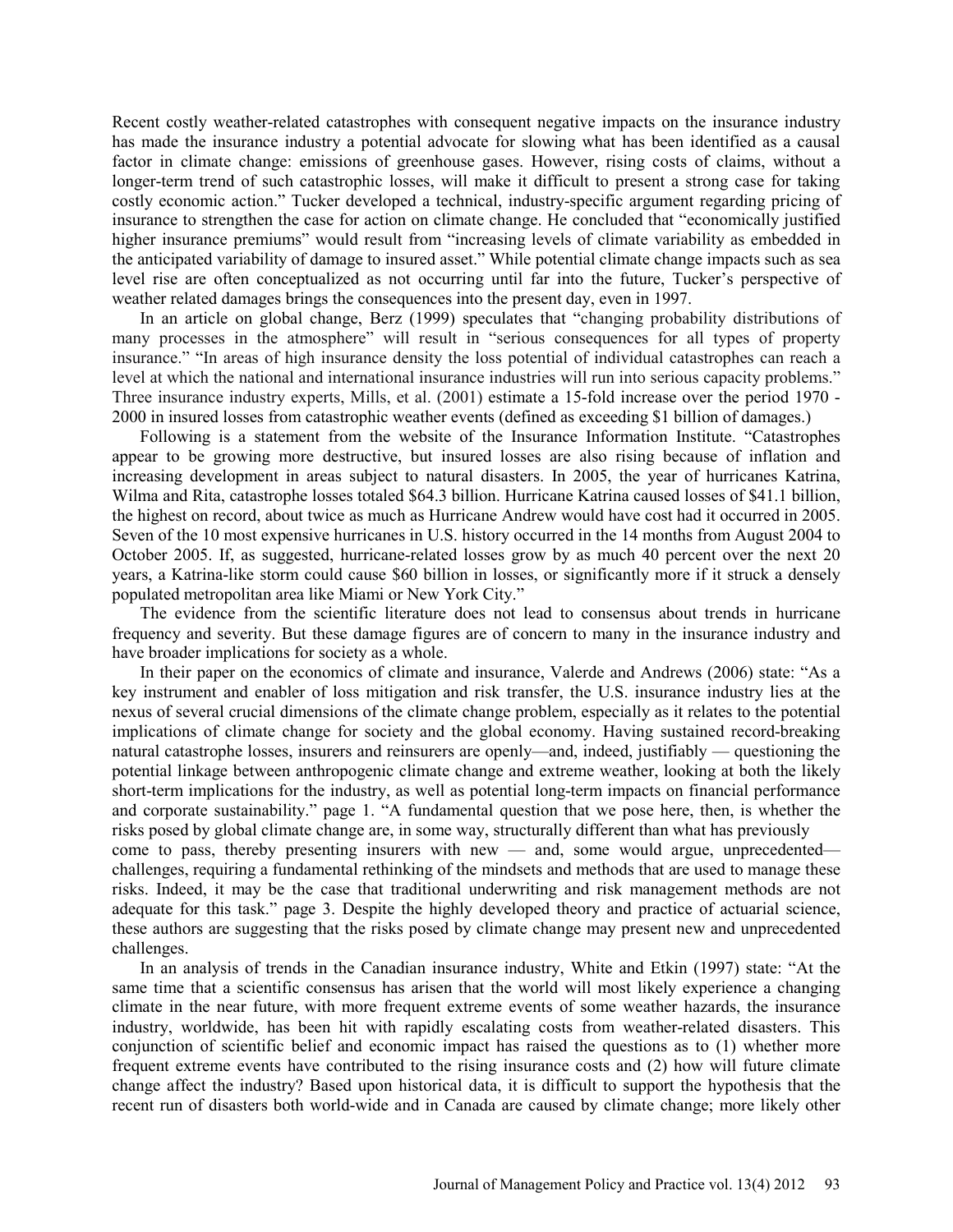factors such as increased wealth, urbanization, and population migration to vulnerable areas are of significance. It seems likely, though, that in the future some extreme events such as convective storms (causing heavy downpours, hail and tornadoes), drought and heat waves will result in increased costs to the industry, should the climate change as anticipated."

The evidence on worsening trends in weather-related damages has continued to grow over the last decade. The World Wildlife Fund for Nature and Allianz Insurance Company issued a report (2009) on tipping points from climate change and damage potential. The report notes that "The phrase 'tipping point' captures the intuitive notion that "a small change can make a big difference." As a concept for understanding risks, the tipping point invites comparisons to the argument by Valerde and Andrews that the insurance industry may need to develop a new paradigm. Tipping points in ecosystems, ecological goods and services and in the planet's life support systems could force tipping points in many humansocial institutions, including the insurance industry.

#### **Damages to Public Infrastructure**

The economics literature on risk-aversion should inform decisions on climate change. The potential damages from climate change are the types of risks that people typically wish to guard against. Most citizens place a value on risk reduction and are willing to pay for the insurance value this yields. As noted above, public policy that reduces the risks described above is a public good to all those who have riskaverse preferences. It is a collective value derived from the sort of individual value many people place on private insurance. Fundamental aspects of climate change involve risks that are better understood in the context of option value.

Some studies at the national or international level aggregate findings that originate at the spatial scale of states. Research for the National Weather Service has categorized weather-related damages by state. A study by Pielke, et al. (NOAA, 2002) estimates the monetized damage estimates from National Weather Service records for each state. This information is aggregated from separate datasets. Information from local regions was added to statewide data in some cases. Damage information spans from 1925 to 2000. Despite some data limitations that are explicitly noted, the document contains useful information. For example, flooding in Minnesota cost over \$900 million in 1993 and \$700 million in 1997. The annual damage figures for MN span from 1955 to 2000. Current and constant dollar estimates are provided in Table 1.

Research by Lettenmaier, et al. (2008) examines the current relationship between climate change and water. This study projects the near term impacts of global climate change on water resources in the United States for the next 25 to 50 years. Major aspects included are streamflow, evaporation, drought, precipitation, runoff and water quality. Minor focus areas include land use and ground water impacts. In the analysis of streamflow, trends from 393 stations in the US were plotted on maps with statistically significant increases reported in the central portion of the United States, including source stations in Minnesota. Evaporation rates are examined and where net decreases occur plausible explanations are offered, such as being due to increased cloud cover.

Droughts are anticipated to occur more frequently in the West and Southwest. A wetter climate overall is found to occur based on data from 1915 to 2003. Droughts are not projected to affect the central portion of the United States. Regional analysis is conducted for the central portion of the US, which includes Minnesota. Two separate studies have indicated an overall increase in precipitation in this region.

In relation to increased precipitation, runoff rates are explored using USGS statistics on runoff trends from 1901 to 1970. Projecting these trends into the future suggests an overall increase in runoff in the central US. Within this region, there is likely to be an increase in runoff in the Upper Mississippi basin.

## **POTENTIAL ECONOMIC EFFECTS OF CHANGES IN MINNESOTA'S WATER RESOURCES**

#### **Potential Economic Impacts from Changes in Water Flows**

While the literature on global changes, including US federal government research (2009), indicates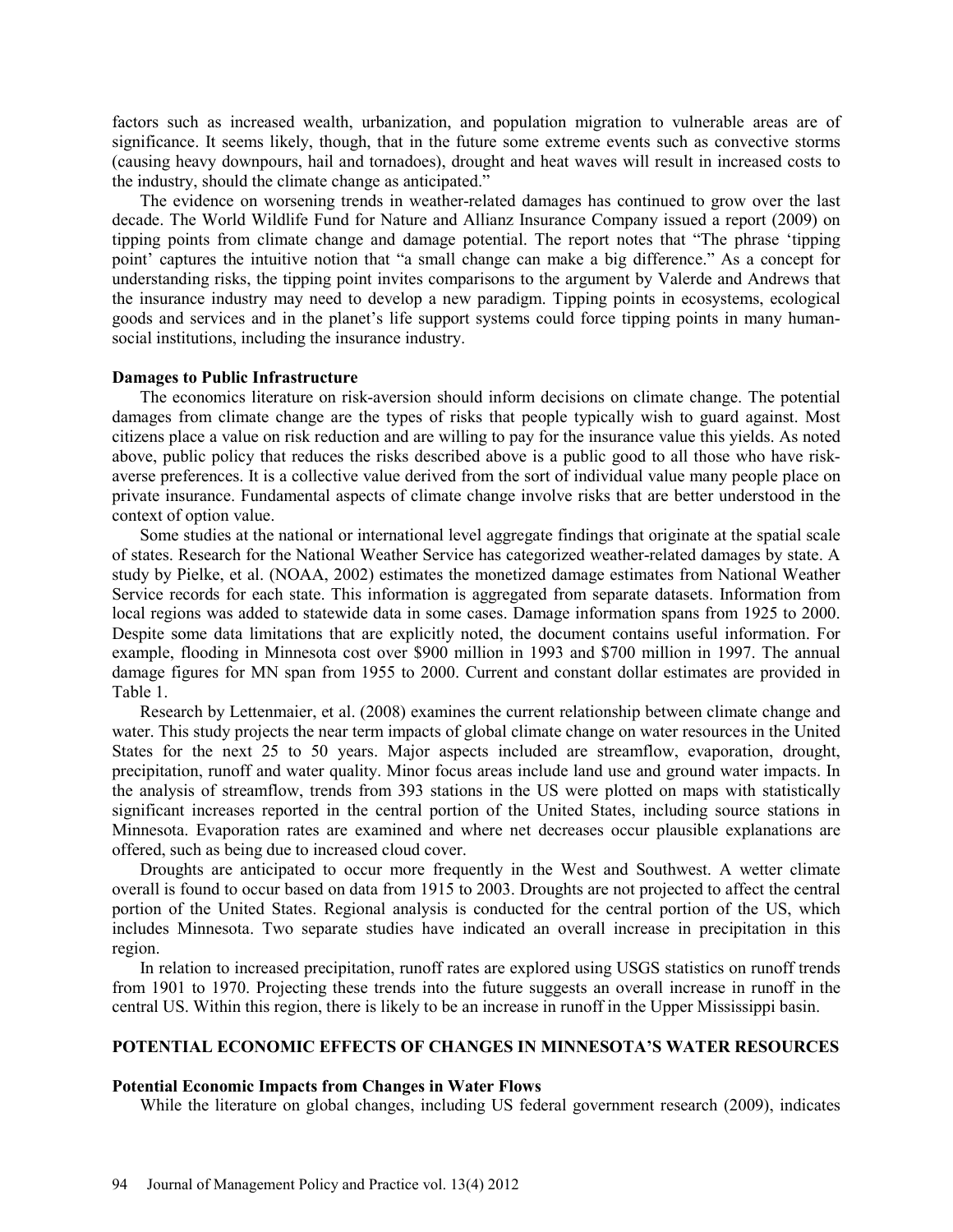higher lake levels in the Midwest, except perhaps the Great Lakes, research on MN lake levels thus far yields mixed results. Lake levels appear to be less susceptible to immediate pulses of water from precipitation and snowmelt than are rivers and streams. The vulnerabilities of rivers and streams to flashflooding is not an immediate concern for lakes. This is not to say that fluctuations in lake levels are not a concern in MN, but the evidence thus far points to water levels in rivers and streams warranting more attention.

As noted above, Heinz Stefan and his colleagues (2007, 2008, 2009) have studied water levels in lakes, rivers and streams. The streamflow analysis was based on data from gauging stations in the five major river basins of the state. In general, this evidence is consistent with impacts predicted in the literature. Results vary between the five basins, but generally the data indicate higher median flows and higher  $90<sup>th</sup>$  percentile flows. Methods of describing riverine flows utilize measurements of time spans, such as 1-year, 10-year, 20-year, 100-year and 500-year floods. Ten-year floods should occur every ten years so should have a one in ten chance of occurring in any given year. One-hundred year floods should have only a one-percent chance of occurring and 500-year floods should have a probability of only two tenths of one percent. The work by Stefan and associates indicates that these floods are happening more frequently than the odds predict, especially for the 10-20 yr. floods. The statistics are less meaningful for the most extreme events associated with the most severe damages: 100-year and 500-year floods.

Even though the most extreme flow levels do not exhibit strong statistical changes, the increased baseline (median) flows and more frequent 10 to 20-year flood events could be evidenced by a trend toward increasing infrastructure damages. The evidence from the data must be couched in terms of limitations of data availability in terms of temporal and spatial scales: i.e. too few years of water levels are available to show long-term trends and too few flow measures have been taken within watersheds at the levels of tributaries or smaller in the five major basins. Downscaling of data may be necessary to enhance understanding of flooding patterns. Catastrophic events such as the southeastern MN flood of 2007 that severely damaged Rushford, MN and the surrounding area must also be recognized even though data availability may make it hard to place these extreme events in context. The economic evidence below does include these extremely damaging events even though they may be difficult to define in terms of evidence of climate change.

Another nuance of the merging of evidence on streamflows and damages relates to the higher base flow levels, especially in late winter and spring as snow melt enters the major basins. This pattern worsens risks of spring flooding in ways that may be too difficult to discern from data available thus far. Higher base flows and greater snow melt create worse vulnerability to early spring rains putting rivers and streams even higher above flood stage. The extreme flood event in the Red River Valley in 1997 was unusual given the record snow depths of that winter, but increased likelihood of rain at this time would exacerbate the problem. The 1997 floods show up in the damage records below.

It is essential to recognize that many variables are changing through time and in directions that would indicate historical trends for more flood damages for some trends and less for others. One factor suggesting that historical trends would be toward more damages is simply the inflation of the value of the resources and materials that are lost. Increasing development also places more valuable assets in harm's way. These and other changes make dollar amounts difficult to compare over the years. Policy has been in place for some time to invest in prevention of future damages by making scheduled replacement of transportation infrastructure (roads, bridges, culverts, etc.) to withstand high flow events. Furthermore when damages occur and emergency repairs are needed these too are being done to provide a buffer or guard against the failure of infrastructure repeating itself. This policy should lead to a decrease in damages over time. Historical trends are difficult to interpret given outcomes on damages result from a combination of influences, some positive and some negative. Multiple variables that influence infrastructure damages are in flux in MN so that the data on damages must be interpreted with caution.

Non-transportation infrastructure also merits attention. Some of the most expensive repairs are needed when drinking water facilities are overcome, especially if in conjunction with inundation of wastewater treatment plants. Precautions for human health concerning emergency water supply and long term repair make this category of damages very costly when they occur. The evidence in MN would indicate that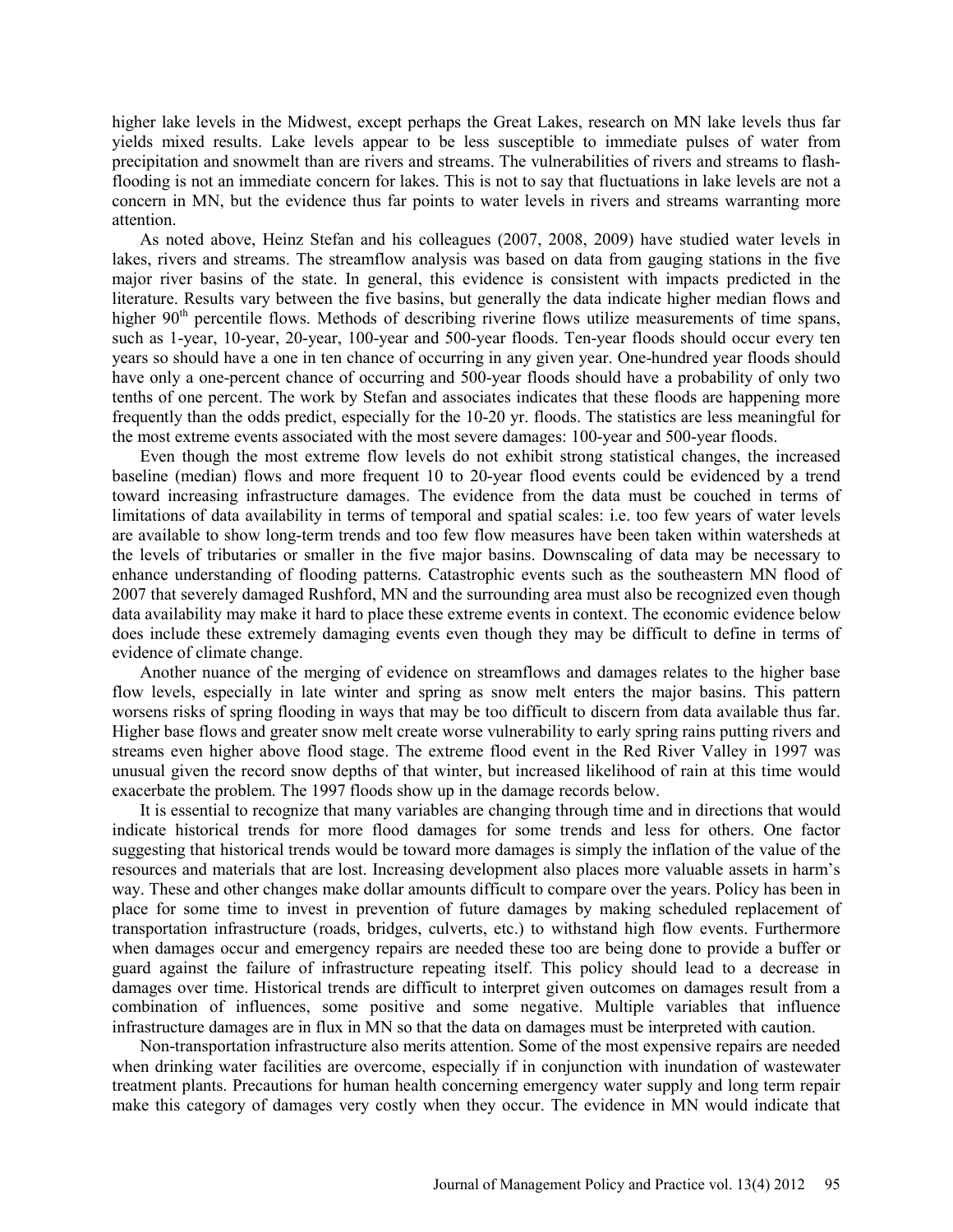these catastrophic damages are not increasing as dramatically as more numerous washouts of less costly infrastructure such as secondary roads and culverts associated with 10 to 20-year flood events. The data on damages reported below warrants explicit mention of some basic arithmetic: total damages amass just as much through many incidents of low to moderate cost as with fewer incidents of high cost. The former, if not the latter, would appear to be occurring more frequently in MN as a result of climate change.

Before moving on to a discussion of damage figures, greater dispersion of flows, including more extreme low flows should also be mentioned. Project findings on generally higher flows should not mask the possibility of economic costs of extreme low flows during extended droughts. The basins that show the most significant changes in flow are the Red River of the North and the MN River. Concerns over dependable water supply in the Red River of the North (Fargo, ND – Moorhead, MN and Grand Forks, ND - East Grand Forks, MN) have led to research and policy discussions as to these vulnerabilities and possible remedies. Again climate change makes this situation more risky.

Damage figures below are presented in order of most general categories of infrastructure to data more specific to transportation at the end. Table 1 provides figures for Minnesota from a NOAA study (2002) that reports the history of U.S. flood damages from 1955 to the most recent year, 2000. The report reexamines data back to the 1920s but only details damages state-by-state from 1955- 2000. The most informative column shows damages standardized in 1995 dollars, in thousands. This shows that from 1955 – 1970 there were three years with damages in the tens of millions of dollars and two in the hundreds of millions. From 1971 – 1984 (1980-82 missing) there were three years with damages in the tens of millions of dollars and three in the hundreds of millions. From 1985 – 2000 there were three years with damages in the tens of millions of dollars and the two years with the highest damages 1997 and 1993. The latter had damages in excess of \$1 billion in constant 1995 dollars.

The MN Department of Public Safety's Division of Homeland Security & Emergency Management summarized damage information over the decade of the 1990s. The summary is more enlightening than the totals above being the damage figures are broken down into informative categories. The report "A Decade of Minnesota Disasters: A Historical Look at Minnesota Disasters in the 1990s" notes that the specter of climate change places increased importance on changing weather patterns and the increase in storm occurrence and intensity. The report focuses on weather related damages in Minnesota throughout the 1990s. According to the report, these damages are increasing and during the 1990s there were 14 presidential declarations of major disasters. Most of the damages were the result of flooding, ice storms, snow removal, straight-line winds, tornadoes, and heavy rain. From these disasters Minnesota taxpayers spent \$827 million and the cost to insurance companies was more than \$2 billion.

The report also ranks MN hazards by category of loss that occurs. It is based on data from the Minnesota Hazard Mitigation Plan. The rankings are a composite of: likelihood of occurrence, frequency, and historical impacts as natural hazards affecting the state. On average per year, blizzards are the top cause of deaths, ice and sleet are highest for injuries causes, and floods cause the most economic impact. Table 2 lists the 14 declared disasters in Minnesota for the 1990s, including totals by year. Some years had multiple declared disasters. A report for the last decade is not yet available but Table 3 categorizes the disasters since 2000.

## **TABLE 1 FLOOD DAMAGE (in 1000s of Current and Constant 1995 Dollars)**

| Year | Deflator | Current \$ | Constant 1995 \$ |
|------|----------|------------|------------------|
| 1955 | 0.20163  | 0          | 0.000            |
| 1956 | 0.20846  | 11         | 52.768           |
| 1957 | 0.21539  | 9,128      | 42378.941        |
| 1958 | 0.22059  | 17         | 77.066           |
| 1959 | 0 22304  | 50         | 224.175          |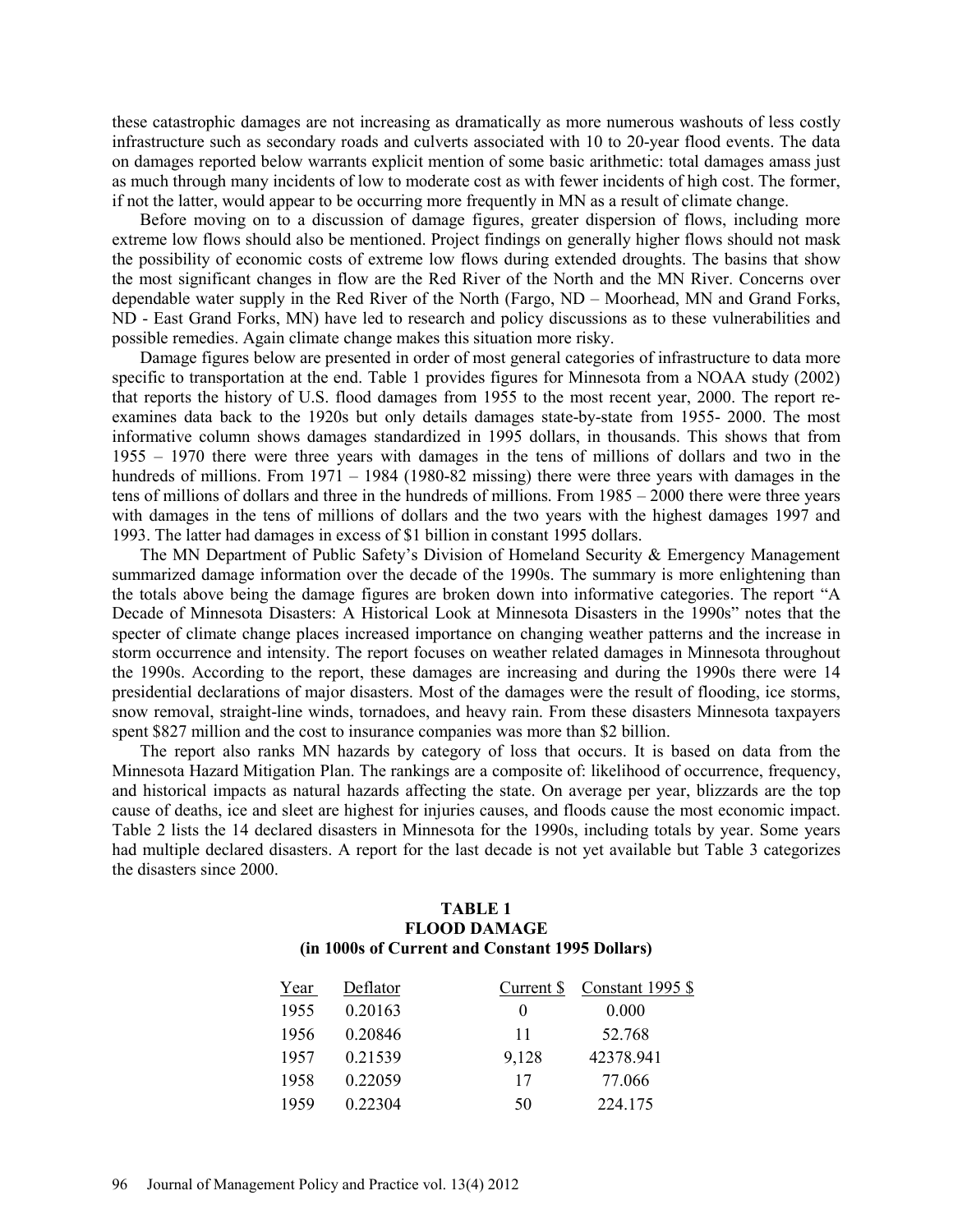| 1960 | 0.2262       | 212              | 937.224     |  |
|------|--------------|------------------|-------------|--|
| 1961 | 0.22875      | 552              | 2413.115    |  |
| 1962 | 0.2318       | 1,290            | 5565.142    |  |
| 1963 | 0.23445      | 26               | 110.898     |  |
| 1964 | 0.23792      | $\boldsymbol{0}$ | 0.000       |  |
| 1965 | 0.24241      | 97,603           | 402636.030  |  |
| 1966 | 0.24934      | 4,300            | 17245.528   |  |
| 1967 | 0.25698      | $\boldsymbol{0}$ | 0.000       |  |
| 1968 | 0.26809      | 1,197            | 4464.918    |  |
| 1969 | 0.28124      | 67,168           | 238828.047  |  |
| 1970 | 0.29623      | 4,350            | 14684.536   |  |
| 1971 | 0.31111      | 15               | 48.214      |  |
| 1972 | 0.32436      | 64,318           | 198292.021  |  |
| 1973 | 0.34251      | 242              | 706.549     |  |
| 1974 | 0.37329      | 16,939           | 45377.588   |  |
| 1975 | 0.40805      | 139,726          | 342423.723  |  |
| 1976 | 0.43119      | $\boldsymbol{0}$ | 0.000       |  |
| 1977 | 0.45892      | 7,870            | 17148.958   |  |
| 1978 | 0.49164      | 65,000           | 132210.561  |  |
| 1979 | 0.53262      | 13,140           | 24670.497   |  |
| 1983 | 0.70214      | 310              | 441.507     |  |
| 1984 | 0.72824      | 5,000            | 6865.868    |  |
| 1985 | 0.75117      | 500              | 665.628     |  |
| 1986 | 0.76769      | 1,501            | 1955.216    |  |
| 1987 | 0.79083      | 27,800           | 35152.941   |  |
| 1988 | 0.81764      | 555              | 678.783     |  |
| 1989 | 0.84883      | 17,600           | 20734.423   |  |
| 1990 | 0.88186      | 3,032            | 3438.187    |  |
| 1991 | 0.91397      | 1,280            | 1400.484    |  |
| 1992 | 0.93619      | 1,760            | 1879.960    |  |
| 1993 | 0.95872      | 964,050          | 1005559.496 |  |
| 1994 | 0.9787       | 1,867            | 1907.633    |  |
| 1995 | $\mathbf{1}$ | 3,750            | 3750.000    |  |
| 1996 | 1.01937      | 460              | 451.259     |  |
| 1997 | 1.03925      | 743,218          | 715148.424  |  |
| 1998 | 1.05199      | 2,529            | 2404.015    |  |
| 1999 | 1.06677      | 466              | 436.833     |  |
| 2000 | 1.09113      | 43,112           | 39511.332   |  |

(Note: constant 1995 dollars divide current \$ by the implicit price deflator according to the U.S. Bureau of Economic Analysis, 2001. No estimates for 1980-1982.)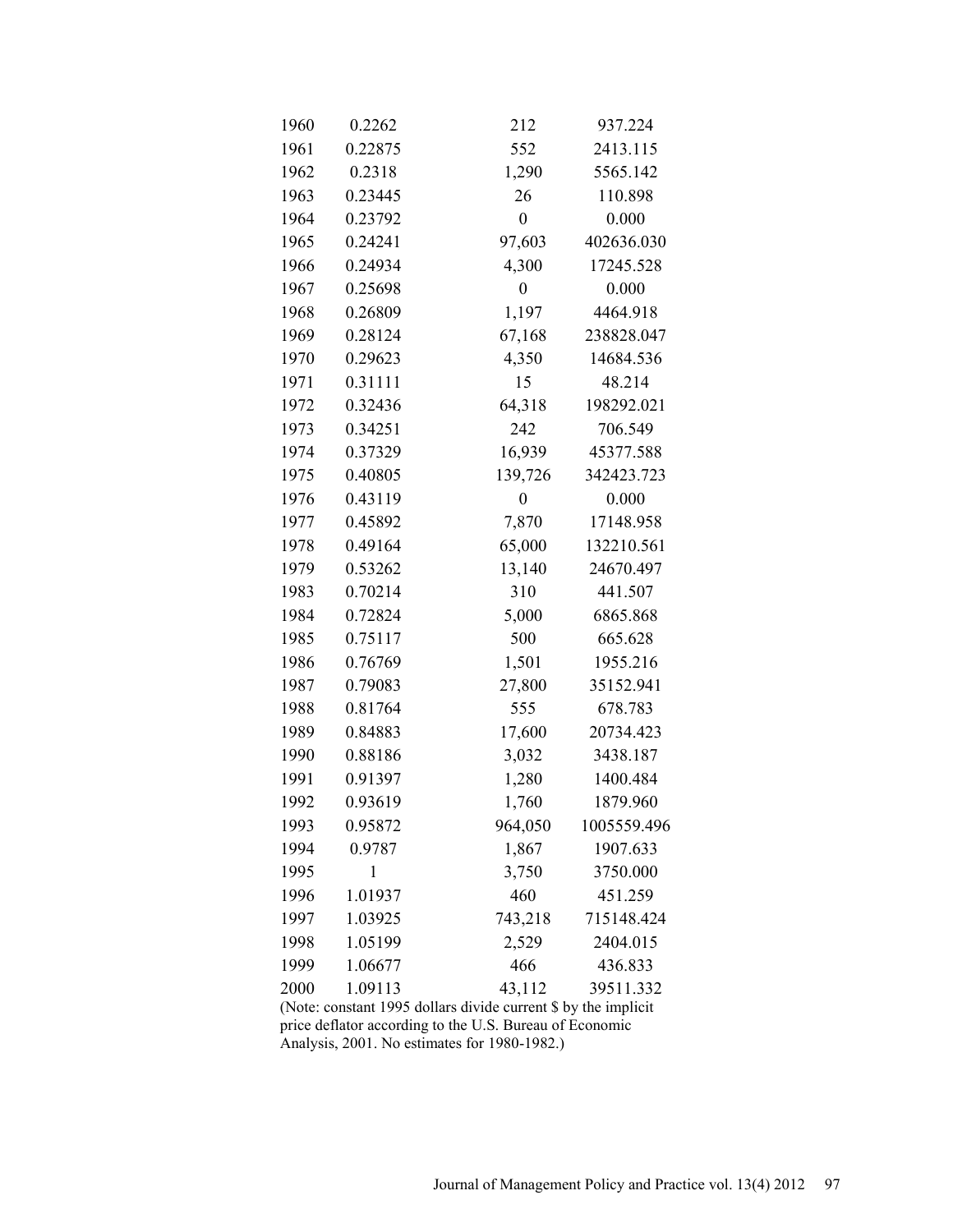## **TABLE 2 FEMA DECLARED DISASTERS IN MN DURING THE 1990S**

- 1. FEMA 1288 DR MN (1999) Total Cost \$11.1 million
- 2. FEMA 1283 DR MN (1999) Total Cost \$52.2 million
- 3. FEMA 1225 DR MN (1998) Total Cost \$1.5 billion
- 4. FEMA 1212 DR MN (1998) Total Cost \$246.1 million
- 5. FEMA 1187 DR MN (1997) Total Cost \$85.4 million
- 6. FEMA 1175 DR MN (1997) Total Cost \$545.0 million
- 7. FEMA 1158 DR MN (1997) Total Cost \$82.4 million
- 8. FEMA 1151 DR MN (1997) Total Cost \$20 million
- 9. FEMA 1116 DR MN (1996) Total Cost \$48 million
- 10. FEMA 1078 DR MN (1996) Total Cost \$6.7 million
- 11. FEMA 1064 DR MN (1995) Total Cost \$18 million
- 12. FEMA 993 DR MN (1993) Total Cost \$215.1 million
- 13. FEMA 946 DR MN (1992) Total Cost \$32.5 million
- 14. FEMA 929 DR MN (1991) Total Cost \$11.7 million Totals by Year: Sum for Decade \$2,874,200,000

| Year | Totals        | Year | Totals      | Year | Totals     |
|------|---------------|------|-------------|------|------------|
| 1999 | 63,300,000    | 1995 | 18,000,000  | 1991 | 11,700,000 |
| 1998 | 1,746,100,000 | 1994 |             |      |            |
| 1997 | 732,800,000   | 1993 | 215,100,000 |      |            |
| 1996 | 54,700,000    | 1992 | 32,500,000  |      |            |

## **TABLE 3 DAMAGE TOTALS FOR FEMA DECLARED DISASTERS 2000-PRESENT: DESCRIPTIONS AND TOTALS**

|            | <b>Description</b>                    |             | <b>Public</b><br><b>Assistance</b><br><b>Total</b> |             | <i>*</i> Total  |
|------------|---------------------------------------|-------------|----------------------------------------------------|-------------|-----------------|
| 4/19/2010  | Flooding (estimates)                  | \$          | 17,907,069                                         | \$          | 20,593,129      |
| 03/19/2010 | Flooding                              | \$          |                                                    | S           |                 |
| 04/09/2009 | Severe Storms and Flooding            | \$          | 38,221,852                                         | \$          | 47,526,068      |
| 03/26/2009 | Severe Storms and Flooding            | \$          | 726,393                                            | \$          | 726,393         |
| 06/25/2008 | Severe Storms and Flooding            | \$          | 8,238,063                                          | $\mathbf S$ | 9,176,828       |
| 08/23/2007 | Severe Storms and Flooding            | \$          | 43,753,443                                         | \$          | 85,439,673      |
| 06/05/2006 | Flooding                              | $\mathbf S$ | 9,123,910                                          | \$          | 9,634,389       |
| 01/04/2006 | Severe Winter Storm                   | S           | 10,465,370                                         | \$          | 11,089,558      |
| 10/07/2004 | Severe Storms and Flooding            | \$          | 5,037,343                                          | S           | 9,712,096       |
| 06/14/2002 | Severe Storms, Flooding and Tornadoes | \$          | 33,943,265                                         | \$          | 50,376,450      |
| 05/16/2001 | Flooding                              | <b>S</b>    | 46,526,867                                         | \$          | 56,712,017      |
| 06/27/2000 | Severe Storms, Flooding and Tornadoes | S           | 14,840,929                                         |             | <b>Declared</b> |

\*Total includes only the federal and state share of funding paid under the Stafford Act. Other federal funds, special state appropriations, and local funds are not included. The difference between Public Assistance payments and the total is Individual Assistance Program payments and Hazard Mitigation Grants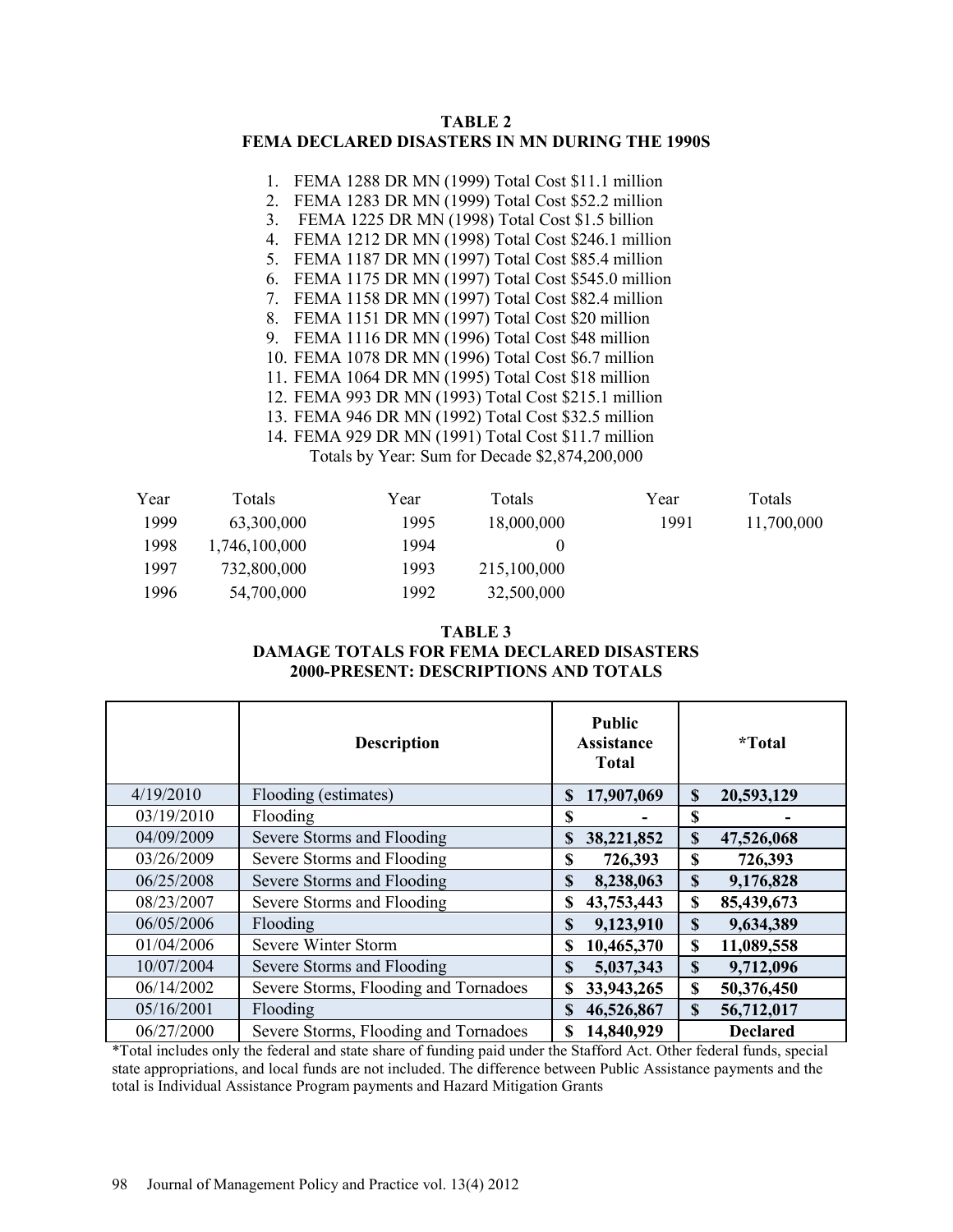## **CONCLUSIONS AND IMPLICATIONS FOR FURTHER RESEARCH**

#### **Conclusions**

The economics literature on risk-aversion should inform decisions on climate change. The potential damages from climate change are the types of risks that people typically wish to guard against. Most citizens place a value on risk reduction and are willing to pay for the insurance value this yields. Public policy that provides this is a public good to all those who have risk-averse preferences. It is a collective value derived from the sort of individual value many people place on private insurance.

Economic efficiency and equity goals are relevant to decisions about climate change. Risks from climate change could be reduced through emission reductions and/or adaptive strategies such as enhancing ecosystem integrity and resilience, precautionary design of infrastructure, etc.) If avoiding potential damages is deemed to generate net benefits and/or enhance equity, ways of achieving these goals at least cost should be pursued. Increasing the prevalence of best land-use practices applied in many watersheds may be a cost-effective way to offset ecological stress on Minnesota's water resources.

#### *Flood Damages*

An adaptive strategy to climate change would be to identify settings with the greatest vulnerability to catastrophic failure such as loss of life and property if structures fail. Most of the MN topography does not cause as great of danger of flash flooding as in more mountainous areas. The severe flood in southeastern MN in 2007 demonstrates that the topography of that part of the state makes it more vulnerable to severe flash floods. Elsewhere in Minnesota, overland flooding is more likely to occur rather than the deep rush of water with floods in hills and valleys. A two-pronged approach to risk management would inventory watersheds for greatest vulnerability to damages from flash floods according to two characteristics: 1) geomorphology conducive to flash floods and 2) human and natural environments that put highly valued assets and human life in harm's way.

Findings from the component of the project on streamflow indicate that the Minnesota River Basin and the Red River of the North have the largest increases. Even though extreme precipitation events are likely to be randomly located across the state, it would be a wise investment to protect against such disasters in the most vulnerable locations. This would be a sound application of the Precautionary Principle.

The longest yearly record for weather-related damages in MN comes from figures reported in a NOAA study (2002) that re-examines damage figures from 1925-2000 using constant 1995 dollars. From 1955-2000 occasional weather events caused damages in the tens of millions of dollars. Damages in the hundreds of millions of dollars also occurred over this time period. By far the two years with the highest damages were 1997 and 1993. The floods of 1993 caused damages in excess of \$1 billion in constant 1995 dollars.

The MN Department of Public Safety's Division of Homeland Security & Emergency Management provided summarized damage information over the past two decades. According to the report "A Decade of Minnesota Disasters: A Historical Look at Minnesota Disasters in the 1990s" these damages are increasing with 14 presidential declarations of major disasters over the decade. Most of the damages were the result of flooding, ice storms, snow removal, straight-line winds, tornadoes, and heavy rain. The disasters of the 1990s cost Minnesota taxpayers \$827 million and more than \$2 billion to insurance companies.

Examination of transportation infrastructure as a major category of damages revealed that numerous weather-related events have occurred in the last two decades that caused damages to roads, bridges and culverts in the millions or tens of millions of dollars, per event.

#### **Implications for Further Research**

The larger MN research project identified future needs for data at scales appropriate to understanding climate change impacts in Minnesota. Much of the discussion in the research community at the national and state level is emphasizing the need to "downscale" data to allow meaningful analyses for smaller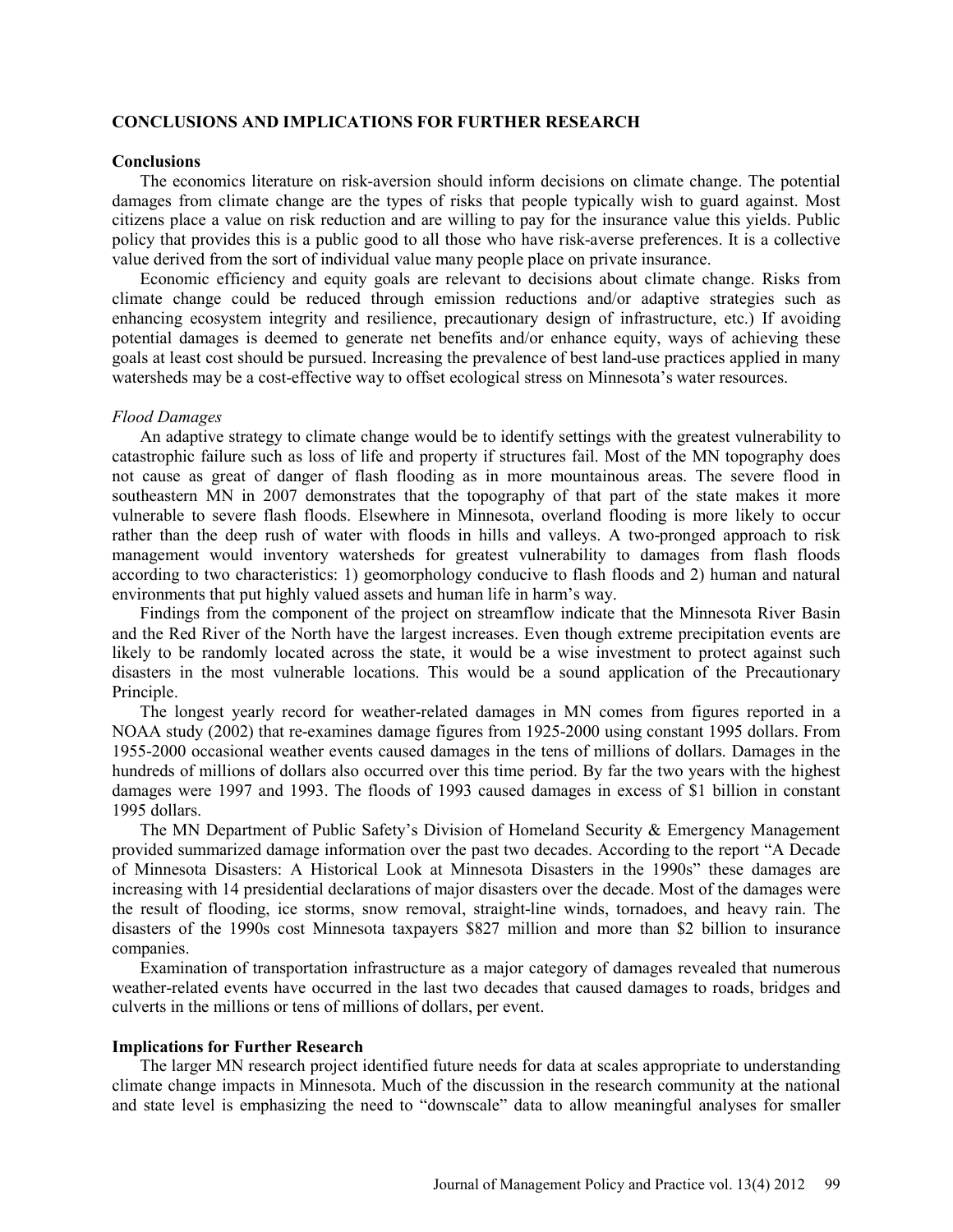geographic areas, such as states. Needs to improve scale are:

- 1. Spatial Scale: consensus on need for "downscaling." Scaling Down Global and Regional Patterns to State Level and
- 2. Temporal Scale:
	- A. Data to Determine variations over long enough time span and
	- B. Hydrologic Data to Determine variations in Stream Flows that occur within 7-day period, such as extreme flows within a 24-hour period.

One major example of limitations due to too short of time span is described in an earlier project summary. It pertains to projecting biological responses to changing climate. Fish populations and other biological communities will be affected by warmer water temperatures, and altered thermal regimes, changes in flow regimes, total flows, water level, and water quality. These changes will affect the health of aquatic ecosystems, with impacts on productivity, species diversity, and species distributions. The paucity of historic data makes it difficult to assess past changes and predict biological responses to climate change.

The overall project, and the economic component, generated useful information as an indication of where the state might be headed in terms of climate change. It also indicates how much remains to be done in order to generate more precise empirical evidence. A great deal is being learned about how climate change may impact the future and what options exist to address it. Climate change has implications in time scales longer than most institutions are equipped to handle. Research design and policy formulation needs to reckon with these long time horizons in determining actions today that will benefit the future.

## **REFERENCES**

Berz, G. (1999). "Catastrophes and Climate Change: Concerns and Possible Countermeasures of the Insurance Industry" *Mitigation and Adaptation Strategies for Global Change,* Volume 4, Nos. 3-4.

Boardman, A., Greenberg, D., Vining, A., and Weimer, D. (2006) *Cost-Benefit Analysis: Concepts and Practice, 3rd Edition*. Upper Saddle River, New Jersey: Prentice Hall.

Dedaser-Celik, F., & Stefan, H. G. (2007). *Lake level response to climate in Minnesota*. (Project Report No. 502). St. Paul, Minnesota: Legislative Citizens Commission on Minnesota Resources.

Dedaser-Celik, F., & Stefan, H. G. (2008). *Lake evaporation response to climate in Minnesota.* (Project Report No. 506). St. Paul, Minnesota: Legislative Citizens Commission on Minnesota Resources.

Dedaser-Celik, F., & Stefan, H. G. (2009). *Stream flow response to climate in Minnesota*. (Project Report No. 510). St. Paul, Minnesota: Legislative Citizens Commission on Minnesota Resources.

Freeman, A.M., III. (1985). "Supply Uncertainty, Option Price, and Option Value". *Land Economics.* 61: 176-181.

Heal, G., (2008). "Climate Economics: A Meta-Review and Some Suggestions for Future Research, *Review of Environmental Economics and Policy*, pp. 1–19.

Heal, G. and B. Kristrom (2002)."Uncertainty and Climate Change" *Environmental and Resource Economics* 22: 3–39.

Insurance Information Institute, website http://www.iii.org/issue\_updates/222678.html

Legislative-Citizens Committee on Minnesota Resources. (2010) L. Johnson, Principle Investigator.